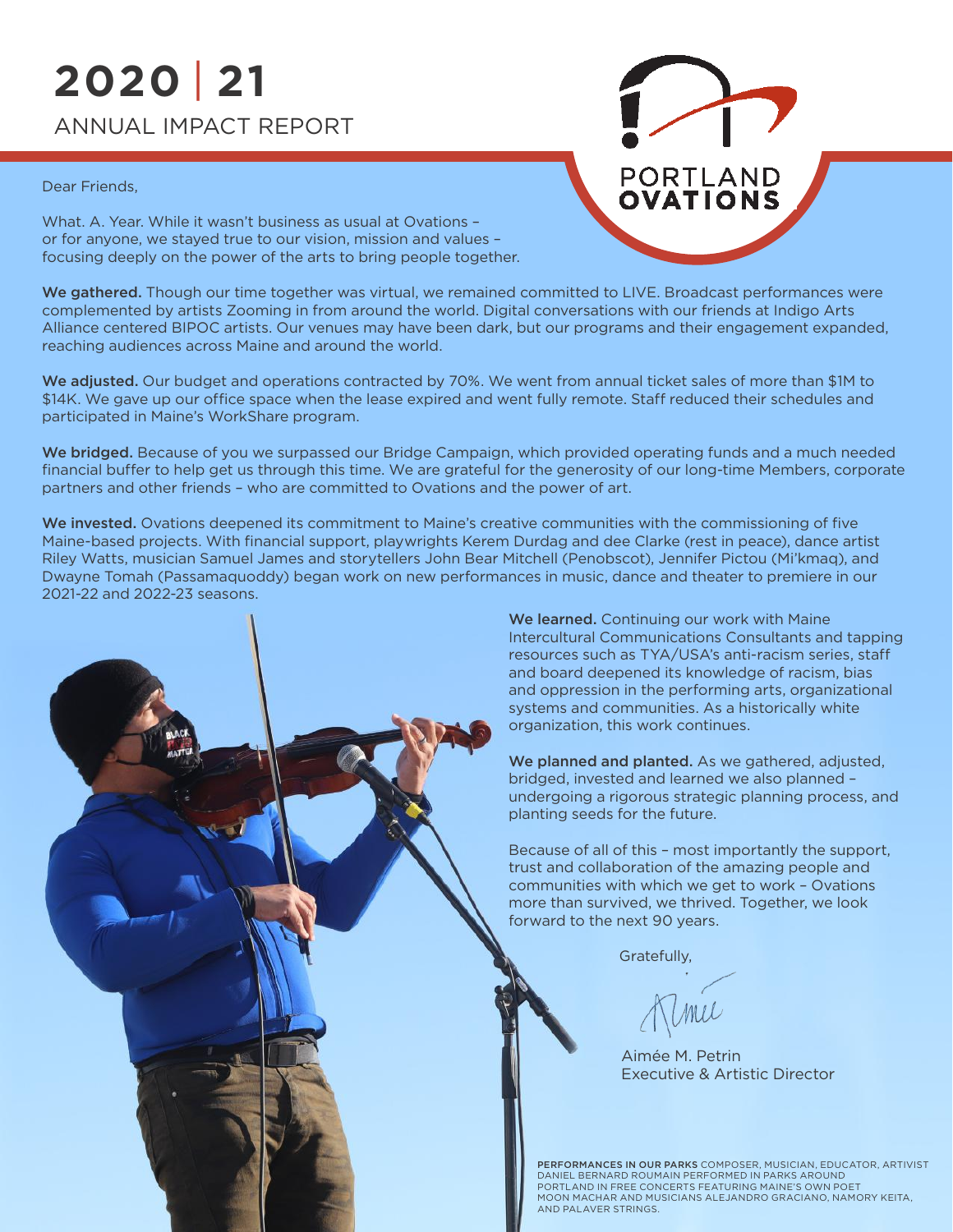

*Sacred Resonance* with The Kennedy Center November 2020



VOCES 8 December 2020

*Paige and Friends!*  Virtual School-Time Performance Series January 2021

> Each year, Portland Ovations—a Maine-based, not-for-profit cultural organization—brings innovative and masterful performing artists from around the world, including Maine, to connect with Maine audiences. Founded in 1931, with each passing year Ovations' programs reach further, make a stronger impact, and leave a more lasting impression on those who experience the performing arts.

### **About Us**

To inspire a curious and imaginative community where the experience of the performing arts is a vital part of every day life.

#### **Mission Vision**

Portland Ovations contributes to the cultural, social, and economic well-being of our community by presenting an array of high quality performing artists from around the world and creating diverse educational experiences that bring the enjoyment, energy and enrichment of the arts to all.

### **POLYRHYTHMIC MOVEMENTS**

**50** Live & Virtual Events **Seeking Resonance: Hear My Voice** Seeking Resonance: Welcome Home Seeking Resonance: FLEX AVE.





# **A LOOK BACK AT THE 2020-21 SEASON**

### **90 YEARS OF BRINGING THE ARTS TO YOU**



#### **IMAGES**

**COVER** Daniel Bernard Roumain (Linda Nelson photo) **INSIDE** FLEX AVE**.,** Firefly, VOCES8, Paige Hernandez/Paige and Friends!, Ice Dance International (Katie Day photo), Five Days with Step Afrika!, Mary Allen Lindemann and Aimée M. Petrin at POP 90, Owl Masks by Emily Johnson, Commissioned Maine Artist Riley Watts (Ben Clay Images)



Ice Dance International at Thompson's Point February 2021



Commissioned Maine Artists Virtual Series, January - May 2021

Seeking Resonance: *Welcome Home*





Seeking Resonance: *Being Future Beings* Virtual Artist Conversation March 2021

*Five Days with Step Afrika!* Virtual School-Time Performance Series February - March 2021



One Night of GlobalFEST April 2021

**734,569** Minutes Watched

> Students & Educators Served **3,633**

Participating Schools **31**

November 2020

Letter Sized, Little Theater Activity November 2020



### **31** Maine Artists & Scholars Employed **1,000+** Members

Living Voices: *Hear My Voice* October - December 2020





April 2021

*Samuel James Tells the Story of Tiny Bill McGraw* February - May 2021